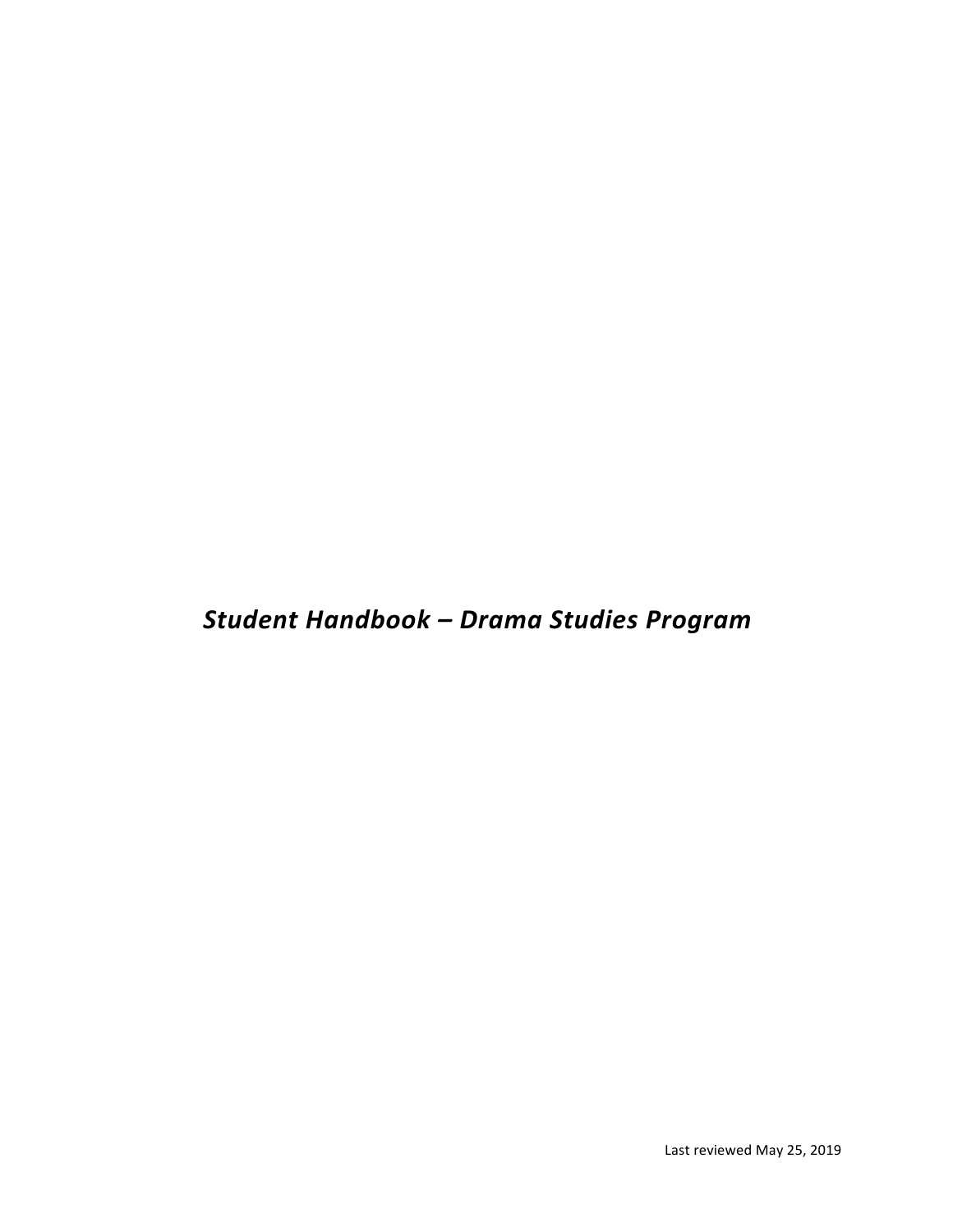# **TABLE OF CONTENTS**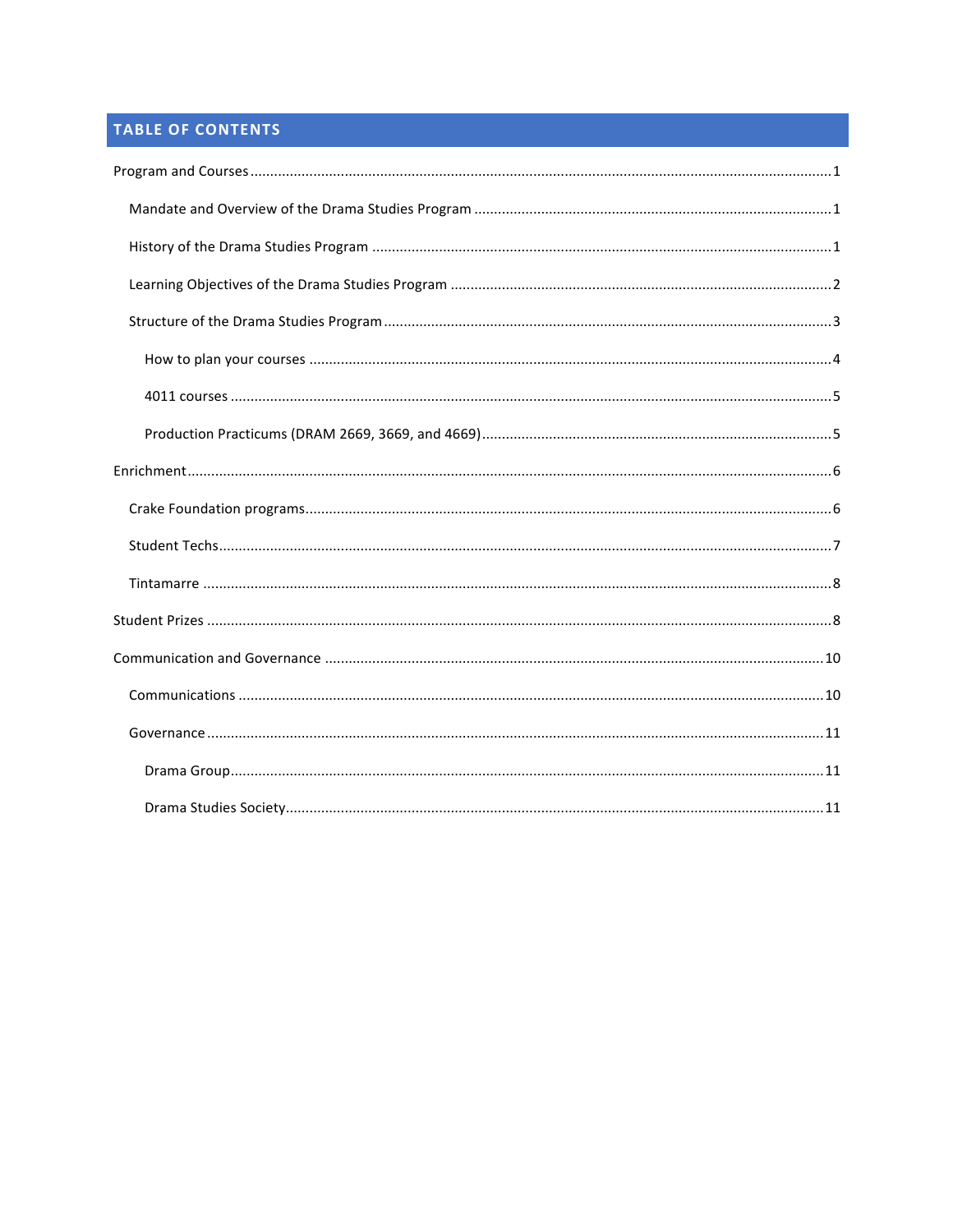# **PROGRAM AND COURSES**

### MANDATE AND OVERVIEW OF THE DRAMA STUDIES PROGRAM

The Mount Allison University Drama Studies Program courses and activities in the Motyer-Fancy Theatre are designed as an interdisciplinary program that supports a truly liberal education rather than professional training for the theatre. We participate fully in Mount Allison's longstanding tradition in the fine and performing arts. From its earliest iteration in the mid-1970s until today, the program has been expressly not a conservatory training program, allowing it to play a broader and conscientiously vital role in the University's overall objectives to provide a liberal education. It does this by foregrounding integration across the campus as a whole and within its curriculum and activities.

The decision was taken not to pursue the idea of a conservatory training program at Mount Allison ("this function being better left to professional schools," citing one of the earliest Senate debates around approval of the first course for the Drama Studies Program in 1975), but to favour instead the development of a program explicitly devoted to the liberal education values of the University.

In keeping with tradition and policy, all courses and activities are accessible to students from across the University. The Drama Studies Program is truly interdisciplinary, contributing to 'the education of the whole person,' situated as it is at the interface of curricular and extracurricular life. Students' involvement with the interdisciplinary program in Drama may evolve through the formal routes of the Major or Minor in Drama, or it may take the form of co-curricular or extracurricular activities in support of Drama Studies Program productions in the University's brand-new multi-functional Motyer-Fancy Theatre.

The intersection, so intrinsic to the nature of the discipline of Drama Studies as a whole, of multifaceted academic study (literary, theoretical, cultural, etc.) with fundamental practices of acting, production, and design, makes drama studies "the essential liberal art" (Thomas H. Gressler, Theatre as the Essential Liberal Art in the American *University*. Vol. 16: Edwin Mellen, 2002). Drama Studies at Mount Allison in particular, with its explicit emphasis on liberal education, curricular balance among related sub-disciplines in drama, and its active integration into the larger campus life, is well positioned to meet the demands of higher education in the  $21^{st}$  century.

# HISTORY OF THE DRAMA STUDIES PROGRAM

Theatre performances and classroom study of dramatic literature were features of liberal education at Mount Allison University long before there was a Drama Studies Program. A dedicated performance space was created in the early 1970s when part of the former Memorial Library was converted into the Windsor Theatre. Drawing on and focussing this creative energy, the first Director of Drama, English-Department professor Dr. Arthur Motyer (appointed in 1975), spearheaded the creation of the Interdisciplinary Program in Drama Studies in the same year. From its beginning the program supported a balanced three-pronged approach to drama: theatre practice,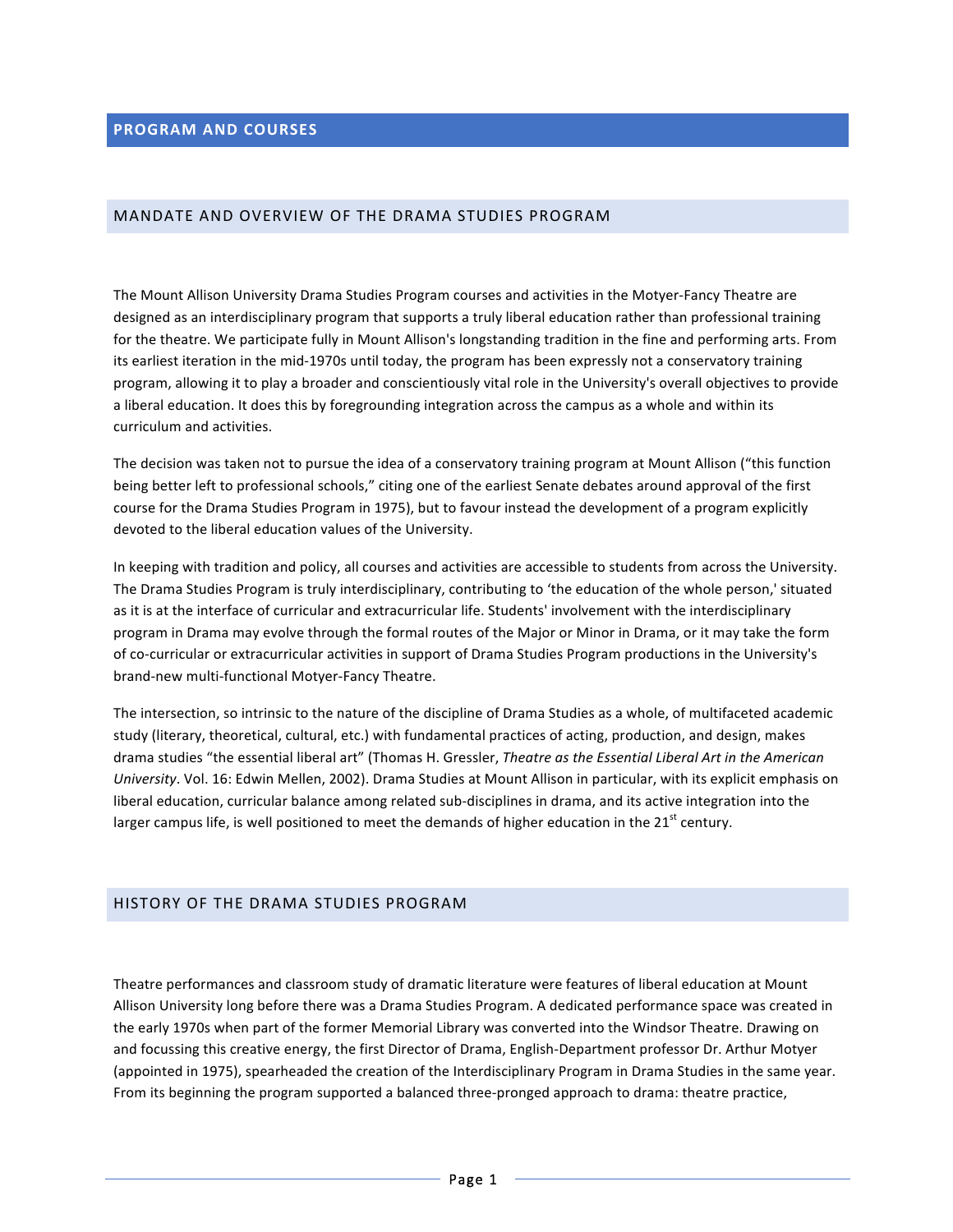dramatic literature, and theatre studies (which examines the intersections of practice, theory, history and literature of drama). Over the years, a wide range of dramatic literature courses has been offered by the departments of English, Classics, French, and Spanish. Theatre Practice was offered in the earliest days through the English department course, Drama in the Theatre, which provided an "introduction to the principles of play production" and required participation in practical projects. Today our curriculum has grown into a stable of acting, production, design, and other studio courses. Finally, Drama Studies was the focus of the first specifically "drama" course created for the program in 1975: The Dramatic Principle. This was soon changed to a History of Drama course which was part of the program for many years. Today we offer several courses which foreground the theory and global social perspectives of drama studies.

While shifts in personnel and curriculum have come and gone, the dedication to a broad-based, liberal education in drama studies has remained constant. In 1993, with the retirement of Dr. Motyer, the directorship of the program was assumed by Dr. Mark Blagrave, also in the English Department. Six years later, Dr. Alex Fancy of the French Department became Director of Drama. A number of significant innovations to the program were established in this period which are hallmarks of our program today. With the support of the Crake Foundation, the Drama Studies Program has been able to engage theatre professionals on eight-month contracts as Drama Fellows. This program began with Hope McIntyre in 2001 and has included such theatre practitioners as Jenny Munday, Mary Vingoe, Linda Moore, and Samantha Wilson. In addition, the Crake Foundation supports a series of professional workshops, as well as the Graduate-in-Residence program, which allows us to invite a former drama student back to inspire current students regarding the variety of potential career paths after graduation.

In 2014, Mount Allison University opened the Purdy Crawford Centre for the Arts, a fully modern facility housing the Fine Arts Department and the Drama Studies Program. In the PCCA, we enjoy the benefit of the state-of-the art multi-purpose Motyer-Fancy Theatre, as well as rehearsal space, costume and set storage, construction areas, office spaces, a classroom, and meeting rooms.

# LEARNING OBJECTIVES OF THE DRAMA STUDIES PROGRAM

In response to our mandate as an interdisciplinary program in Drama Studies within the liberal education focus on Mount Allison University, our curriculum focuses on breadth, introducing students to as many areas of the discipline as our faculty and staff are qualified to teach. Our capstone independent theatre projects course (DRAM 4011 Advanced Theatrical Interpretation) allows students to gain a measure of advanced work in areas of interest, while our extensive theatre season means all students (both drama and non-drama) have ample opportunity to experience a wide range of skills: artistic, practical, academic, social, managerial, critical, and experimental. All dimensions of drama work are fully contextualized in the broader degree structure, which means students are not only exposed to at least one other field in some depth through their Minor subject, but also introduced to a multiple of complementary and distribution study areas.

Several broad objectives enact these approaches across our curriculum:

to present a variety dramatic literatures, as well as the skills particular to the analysis and appreciation of dramatic literature as a theatrical medium;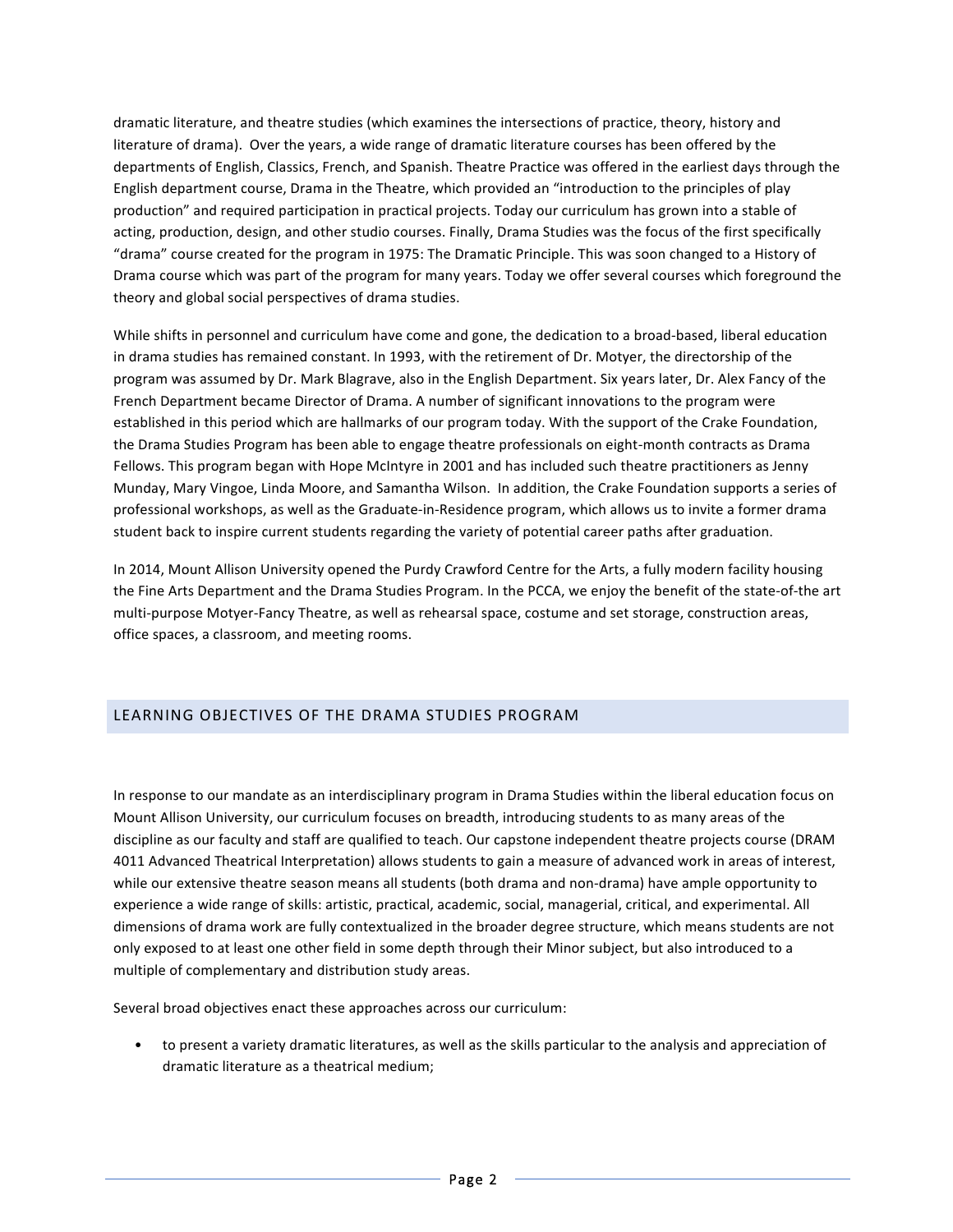- to introduce approaches to dramatic theory, techniques of criticism of dramatic literature and theatre performance, theatre studies, and the histories of theatre;
- to instill a vocabulary to discuss the aesthetic qualities of theatre production, structures, and cultural connections;
- to provide instruction in basic aspects of performance and production, stage direction and management, as well as in the basic requirements of theatre arts management and marketing;
- to provide opportunities to participate in productions that meet high aesthetic and technical standards
- to develop and educate audiences drawn from both the University community and beyond
- to teach technical theatre with the most current production equipment and facilities
- to provide opportunities for all students in the University who are interested in participating in dramatic activity.
- Finally, in consideration of our integration with the liberal education values of MtA, the following objectives are also relevant:
	- $\circ$  to develop broader written and oral communications skills
	- $\circ$  to develop flexible problem-solving skills in multiple contexts
	- $\circ$  to contextualize the study of drama within broader cultural and aesthetic phenomena
	- $\circ$  to develop life-long learning skills of intellectual enquiry, critical thinking, research, analysis, and synthesis
	- $\circ$  to develop skills related to team and collaborative work
	- $\circ$  to expand cultural horizons

### STRUCTURE OF THE DRAMA STUDIES PROGRAM

The Drama Studies Programs (Major and Minor) have relatively few entrance-level courses that serve as common gateway prerequisites to a large number of mid- and upper-year courses. This allows flexible movement of students across the various areas of drama studies to promote a more integrated approach to the whole discipline

The key prerequisite courses are DRAM 1701 Introduction to Drama Studies and DRAM 2151 Introduction to Acting, which most students take within their first 3 semesters. These are the most frequent prerequisites for other courses in the program. Upper-year courses may also require a certain number of credits at the 3000 level (eg. ENGL 3611 requires "3 credits from ENGL at the 2000 level or third-year standing in the Interdisciplinary Drama Program or permission of the Department"). This ensures students have a solid preparation for advanced study in addition to the basic drama prerequisite. Other than this initial sequencing (and some special situations such as the DRAM 4011 projects which require particular preparation), students are free to pursue their Drama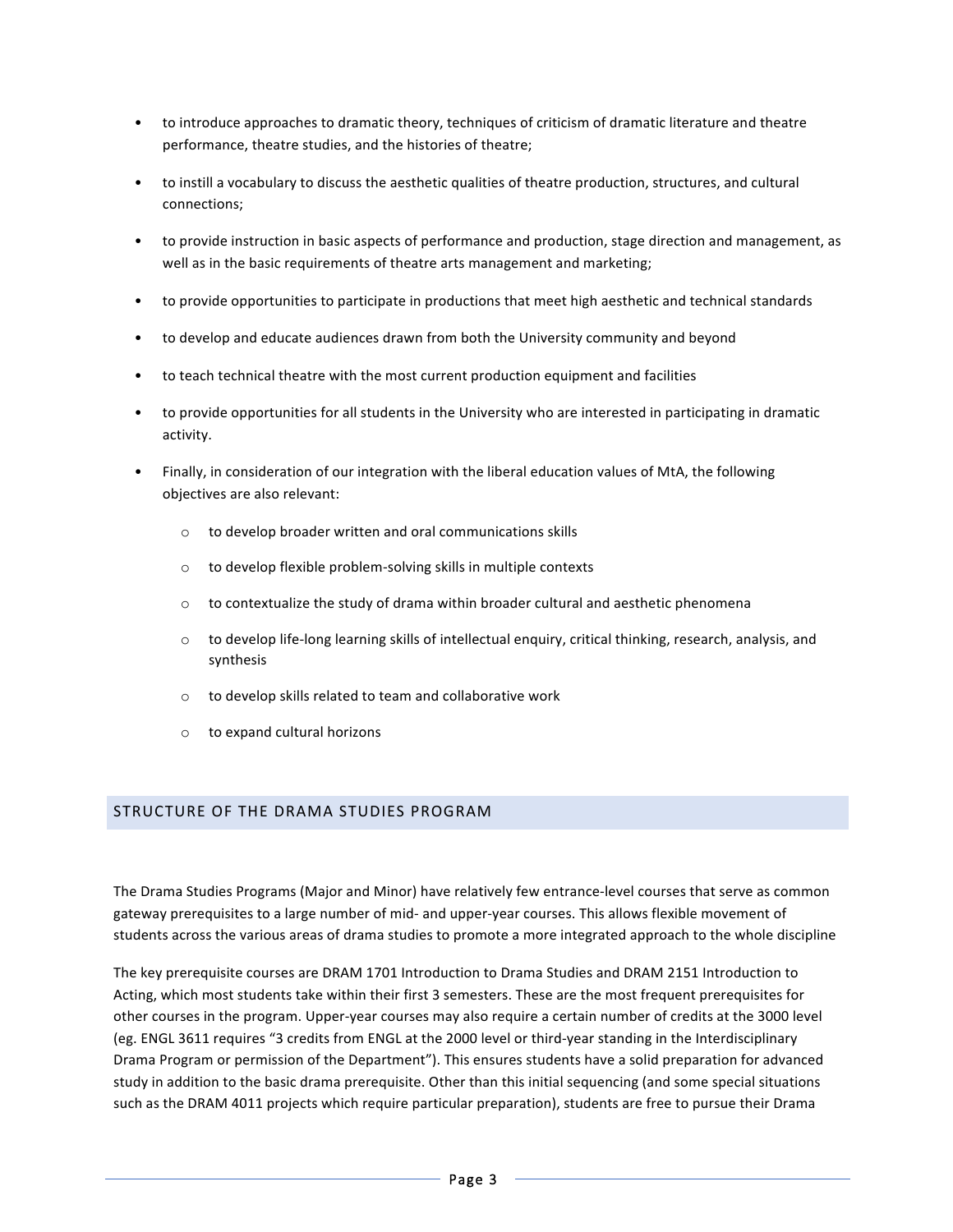Major or Minor with relative freedom as to the order of courses. This allows students maximum opportunity not only to approach their drama studies in a flexible manner, but also to combine the drama programs (Major or Minor) with many different programs from across campus.

Moreover, this broad, integrated approach is built into the distribution of the curriculum courses across different sub-disciplines. Taken as whole, the Major offers a roughly balanced number of courses in three pillars of study: dramatic literature, theatre practice, and theatre studies.

- **Dramatic literature** courses, such as Development of Modern Drama, Modern Canadian Theatre, or Restoration and Eighteenth-century Drama, focus on the study of dramatic texts, where the literary values of the materials dominate the approach.
- **Theatre practice** courses, such as Introduction to Acting, Theatre Design, and Principles of Directing, focus on the production outcomes of theatre and are delivered in studio or the theatre itself.
- **Theatre studies** courses, the third pillar, such as Trends in Performance, Dramatic Theory, or Drama, Theatre, and Society, bridge the literary and studio approaches by investigating the larger social, cultural, political, and aesthetic issues of our field.

The three pillars are not silos. It is impossible to do valuable studio work, where the emphasis is on developing production skills in acting, design, directing, etc. without including foundational work with dramatic texts. Likewise, useful study of dramatic literature must take into consideration staging practices and performance histories. And of course theatre studies must address cultural or other issues through the lens of both text and practice. These branches each stress different aspects of the study of drama, but since students in our Drama Major are exposed to all three approaches in approximately equal measure, the result is broad integrated understandings of the field.

# HOW TO PLAN YOUR COURSES

The Director of Drama is the official program advisor for the Drama Studies Program. If you are pursuing a Major or Minor in drama, you should be making an appointment with the Director of Drama every year to review your course choices.

In your first year, you will take DRAM 1701 Introduction to Drama Studies, and you may also take DRAM 2151 Introduction to Acting. In addition, you will normally be taking courses for your Minor subject and working on "Distribution Credits" (see Academic Calendar for more information).

In second year and beyond, once you have completed DRAM 1701 and 2151, you begin taking more Drama and drama lit (ENGL) courses as you complete any extra prerequisites and as the courses are offered. Many upper-level courses are offered every second year, so it is a very good idea to consult with the Director of Drama to plan your choices in advance.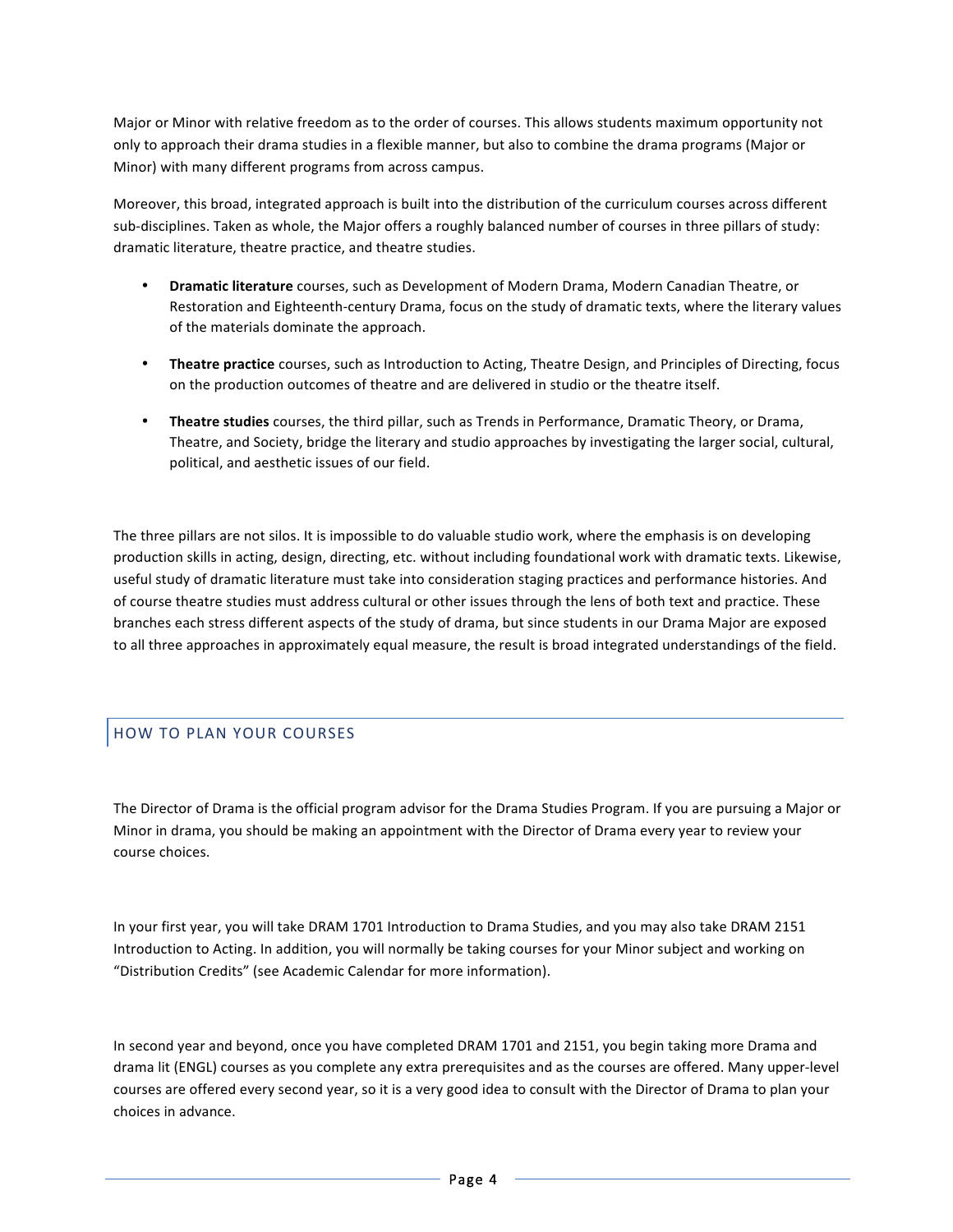Late in your second or third year, you will apply to do a 4011 project. Some students are able to do several of these in their final years, depending on the overall progress of their programs. You may also supplement your final years with independent studies courses (DRAM 4951) on academic topics you found intriguing in regular courses wish to pursue in more detail under the mentorship of a faculty mentor.

The University Academic Advisor can help you with larger issues of degree planning, GPA, application to graduate, etc. 

E-mail: advisor@mta.ca

Phone: (506) 364-3200

# 4011 COURSES

The capstone of the Drama Studies curriculum is our senior independent projects course, Advanced Theatrical Interpretation (DRAM 4011), in which students are mentored one-on-one with a faculty or staff member in order to engage with academically approved practical projects linked to the Motyer-Fancy Theatre season in order to exercise more advanced theoretical, artistic, and hands-on work in the theatre. Students choose their own objectives and their end goals in relation to what they have learnt in previous classes.

With help from their mentor, students comes up with a course plan that will map out their objectives for the project, learning outcomes, and course work needed to achieve them. Throughout the course, each mentor and student meet to talk about their challenges and to find solutions for them. The mentor acts not only as guide, but as resource for the students, as much chaperon as teacher through the process, while completing the practical and academic work associated with the project. In addition, all the 4011 students meet as a group every week where issues common to all are discussed and opportunities to learn how to discuss their artistic work are practiced.

The 4011s give students the opportunity to test out their ideas within an educational framework where experimentation and learning accrue more value than the final product. Past 4011 projects have included Lighting, Sound, Stage Management, Assistant Stage Management, Directing, Assistant Directing, and Costumes.

For current 4011 documentation, please refer to the Drama Studies website (https://www.mta.ca/Community/Academics/Faculty\_of\_Arts/Drama/Courses/4011\_courses/4011\_courses/).

PRODUCTION PRACTICUMS (DRAM 2669, 3669, AND 4669)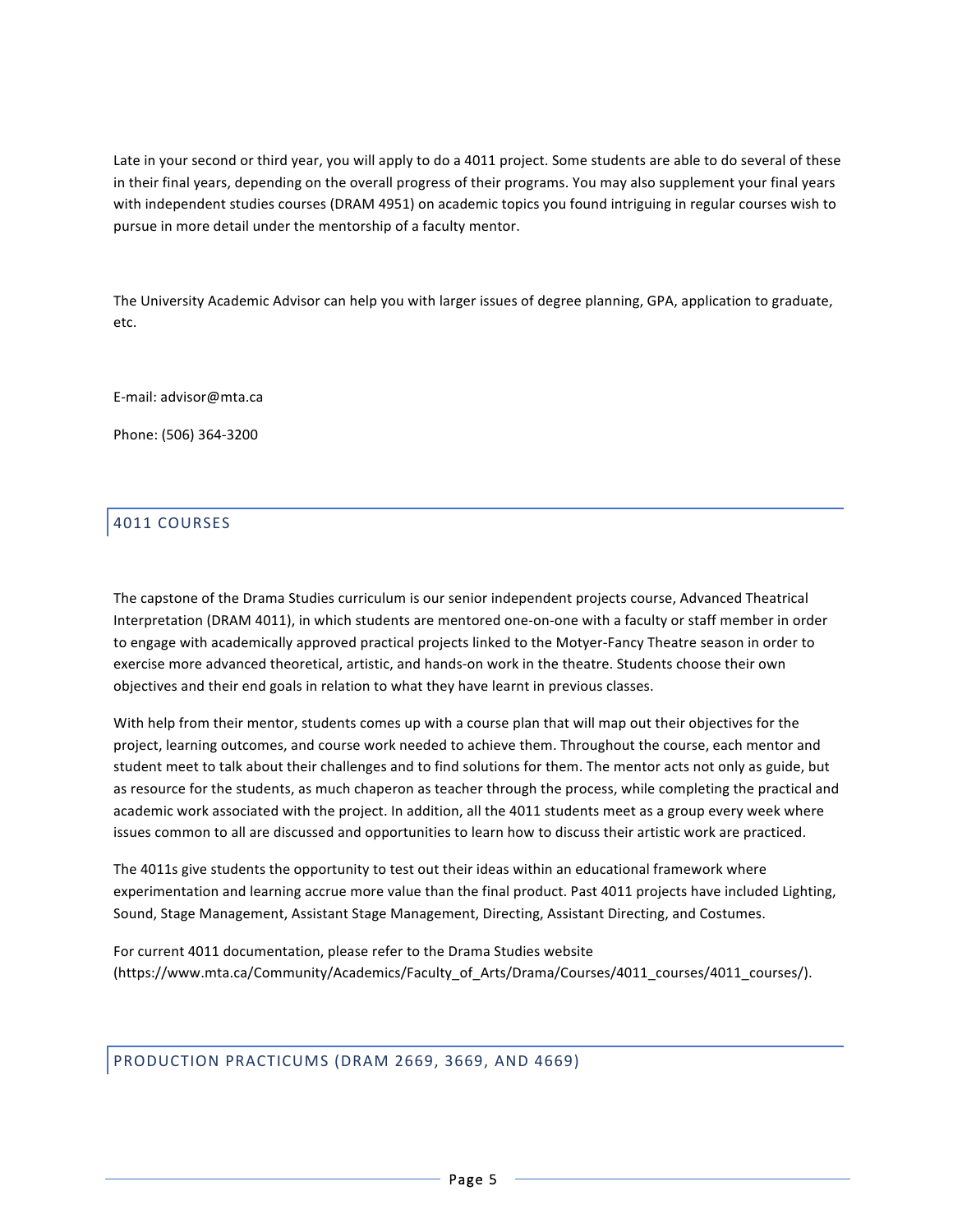Students do an enormous amount of work mounting our theatre season every year. They challenge themselves with new skills and fine-tune the basics of lighting, construction, design, painting, sound, stage-management, front-of-house, and so much more. To recognize this learning students can register for "Production Practicum" credits: Drama Majors are obligated to do these; others can use the credits as options in the Drama Minor or as electives in other programs. Be sure to check with your major or minor program that they will accept this 1-credit practicum as an option. It is your responsibility to ensure the credit will count towards your particular program/degree (if you are not a Drama major or minor).

To earn each Production Practicum credit, you simply do 60 hours of production work for Drama Studies theatre productions and get 1 credit. You do this three times (in  $2^{nd}$  year as 2669, in 3<sup>rd</sup> year as 3669, and in 4<sup>th</sup> year as 4669) for the equivalent of a regular 3-credit course. To ensure everyone's safety, students working in various shops and backstage areas will be required to demonstrate they know how to operate equipment safely. See Safety Guidelines elsewhere in this handbook.

The practicum requires 60 hours of backstage work for Drama Studies productions in the Motyer-Fancy Theatre. Notices of calls will be published in the weekly newsletter and posted on the callboard at the back of the theatre. You are responsible for maintaining a log sheet where crew chiefs will sign off on each crew you attend.

Students who perform a major role in a Drama Studies/Motyer-Fancy production can count 10 hours of that time towards that year's Production Practicum. Attendance at workshops is strongly encouraged and those hours also count towards these credits.

# **ENRICHMENT**

### CRAKE FOUNDATION PROGRAMS

The Crake Foundation, established by the late J.E.A. Crake, Josiah Wood Professor of Classics and Head of the Classics Department at Mount Allison from 1946 to 1976, has supported the Drama Studies program since 2001 by funding a number of initiatives which enhance and enrich the educational and artistic experience of students involved in Drama and Theatre at Mount Allison University.

#### J.E.A. Crake Drama Fellow

The Fellow is a theatre artist-scholar who teaches two 3-credit courses, usually directs a major production, and mentors a selection of independent studies students over each academic year. This position enhances and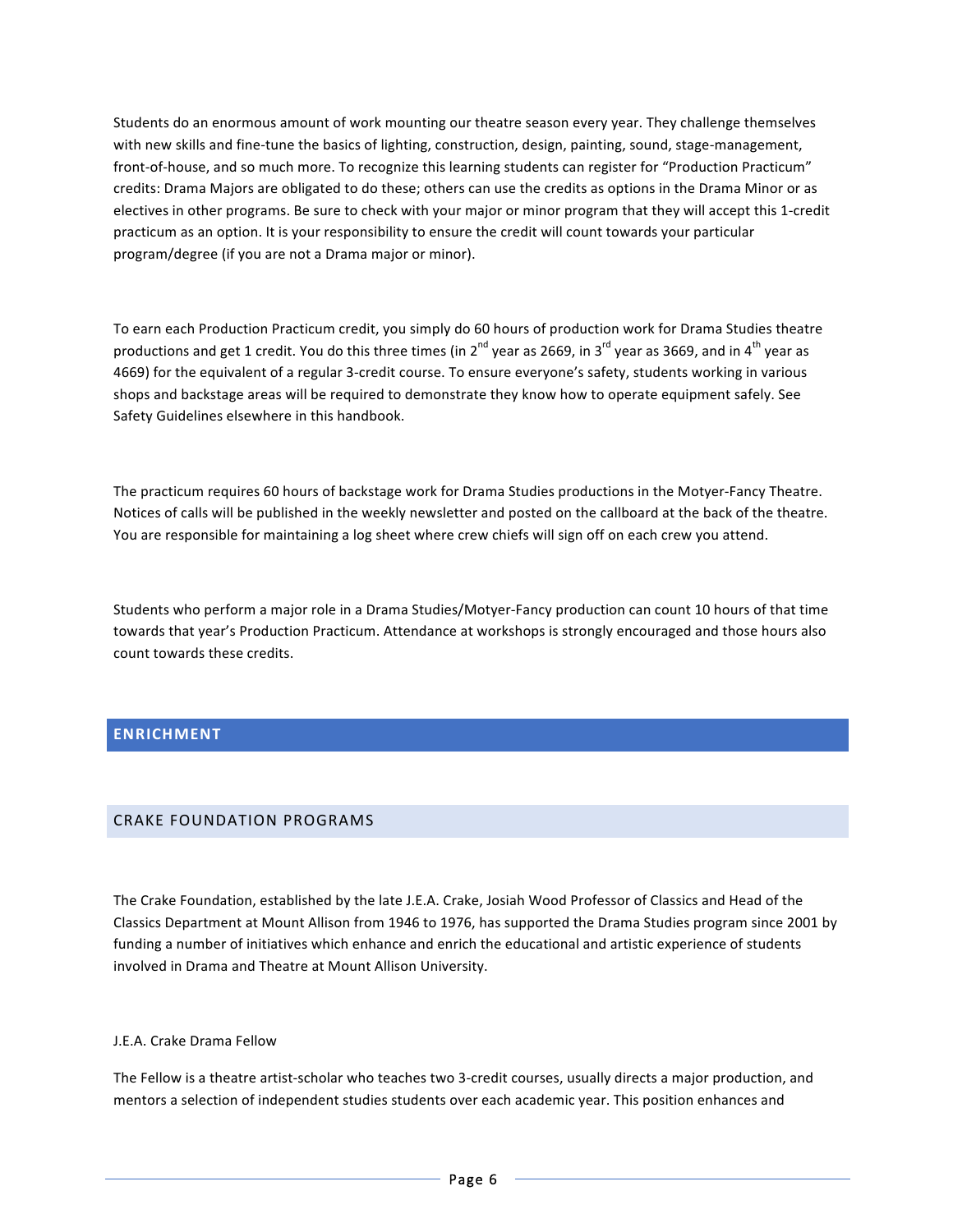enriches the educational and artistic experience of students involved in Drama at Mount Allison University, while contributing to the artistic work of the Drama program. This position can be renewed for a second year.

### J.E.A. Crake Theatre Workshop Fund

This program supports the cost of workshops arranged to enhance the educational experience of students involved in the work of the Drama Studies Program and the Motyer-Fancy Theatre. The fund is intended to enrich opportunities for students involved in drama by inviting to campus theatre practitioners who will give workshops in their area of expertise. Workshops focused on a variety of performance or technical theatre topics are held each year. 

### J.E.A. Crake Drama Graduate in Residence

Each year, the Drama Studies program has the opportunity to invite a Mount Allison graduate who has made a significant contribution to the field of theatre to campus for a period of 3-4 days. The recipient usually gives a public presentation, visits classes, interacts with current drama students and provides workshops and/or presentations in their area of expertise. Notable Mount Allison Drama graduates who have participated in this program since its inception include Matthew Jocelyn, Kerr Wells, Ross Manson, Don Hannah, and Sarah Cardey.

#### J.E.A. Crake Performance Award in Drama

An award is made to a graduating student actor who, in the opinion of the members of the Drama Group, has made an outstanding contribution to the cultural life of the Mount Allison community. The Award is administered by the Director of Drama who calls for applications and convenes an Adjudication Committee of the staff and faculty members of the Drama Group. Applicants are assessed on the quality and variety of acting projects during their time at Mount Allison (in the University Theatre, Tintamarre, improv groups, Garnet and Gold, and others). Consideration is given to the number of performances, to academic achievement and to efforts made by the actor to practice his/her craft in the wider community.

# STUDENT TECHS

The Drama Studies Program employs four student technicians who help out with the day-to-day operations of the Motyer-Fancy Theatre. They basically work on an honorarium with limited hours during the year. At present the honorarium is paid based on 4 hours per week for 12 weeks each term for a total of 96 hours.

• Costume/Paint tech is responsible for helping maintain the costume shop and painting areas of the theatre as well as ensuring the Greenroom and dressing rooms are kept in an orderly fashion.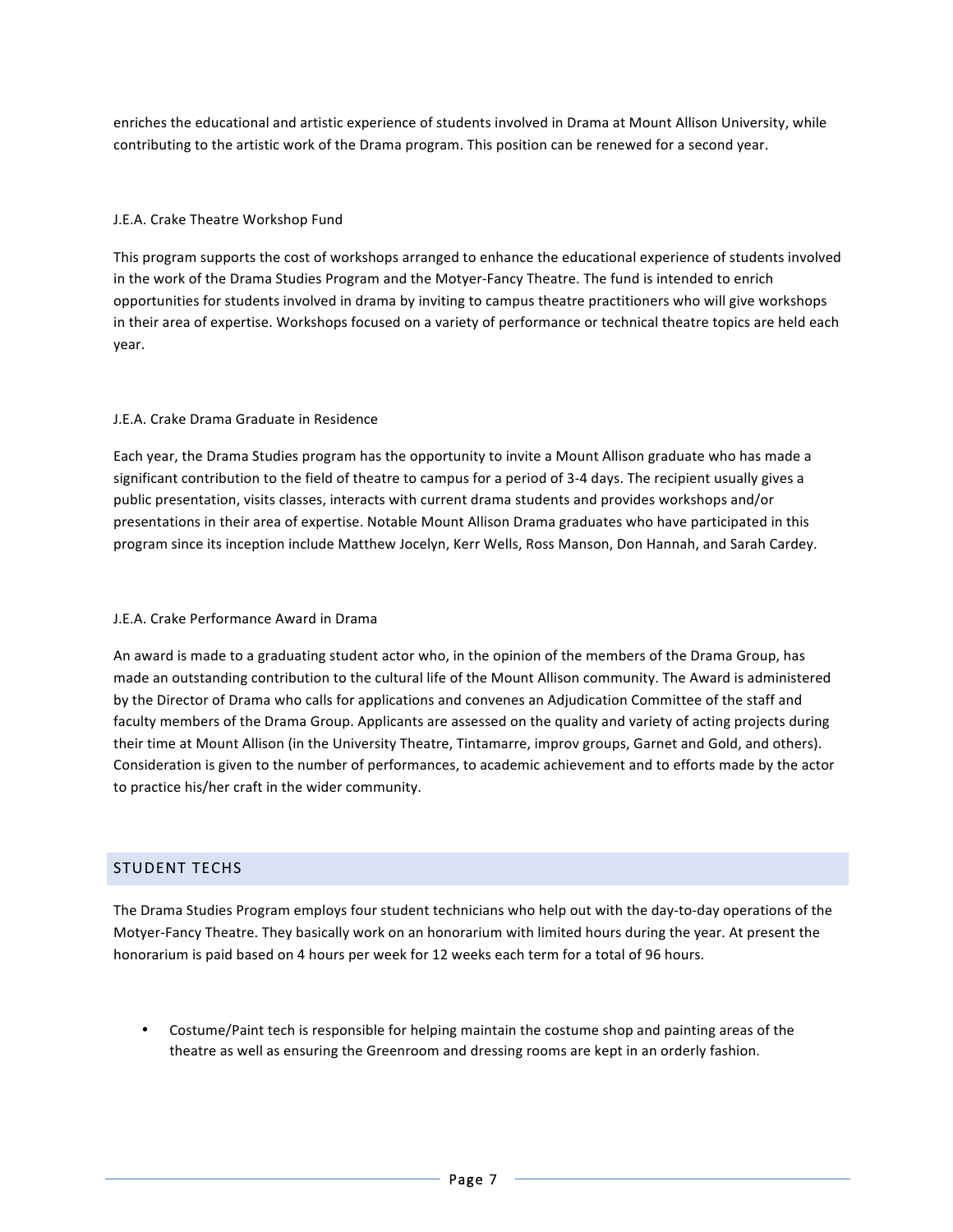- Front-of-House tech is responsible for the crewing of the front of house during shows and the production of the show programs, season brochure, and posters. They are also responsible for keeping the small props room in order.
- General tech is responsible for maintaining the areas of lighting, sound, and carpentry shop. They are also responsible for keeping the theatre, large props, and set storage areas in order.
- Web/Marketing tech is responsible for the web page, newsletter, and social media. They help coordinate media releases as well. They ensure that the shows are recorded and are in charge of the production office. They help out the other techs in group projects.

If you're interested in any of these positions, contact the Production Manager (Paul Del Motte).

### TINTAMARRE

Alex Fancy, Mount Allison Alumnus and Professor Emeritus, founded Tintamarre, Mount Allison's French & English bilingual theatre company, in 1982. He remains actively involved in the writing, direction and production of this bilingual, community driven theatre to the present.

Each Tintamarre production begins with an idea which is developed by students working collaboratively with director/playwright Fancy over a period of three months of rehearsal. Students do not audition for roles; they become members of the cast by attending rehearsals. Cast sizes range from 10 to 20 students. Each student Tintamarrian participates in the development of the script, along with the creation of individual characters.

The collaborative process on campus concludes with four evenings of performances in the Motyer-Fancy Theatre. Then the process of creating a touring show begins. Fancy condenses the script from its usual 90 minutes to 54-55 minutes. After Mount Allison's classes end in the spring, the shortened form of the play is rehearsed for one full week by a leaner cast of 10-12 students. The show is then taken on the road to Elementary, Middle and High Schools in the Maritimes, with 20 or more performances over a two- or three-week period.

### **STUDENT PRIZES**

#### **J.E.A Crake Performance Award in Drama**

The J.E.A. Crake Performance Award in Drama is awarded annually at Convocation to the graduating student who, in the opinion of the members of the Drama Studies Program, has demonstrated outstanding acting ability and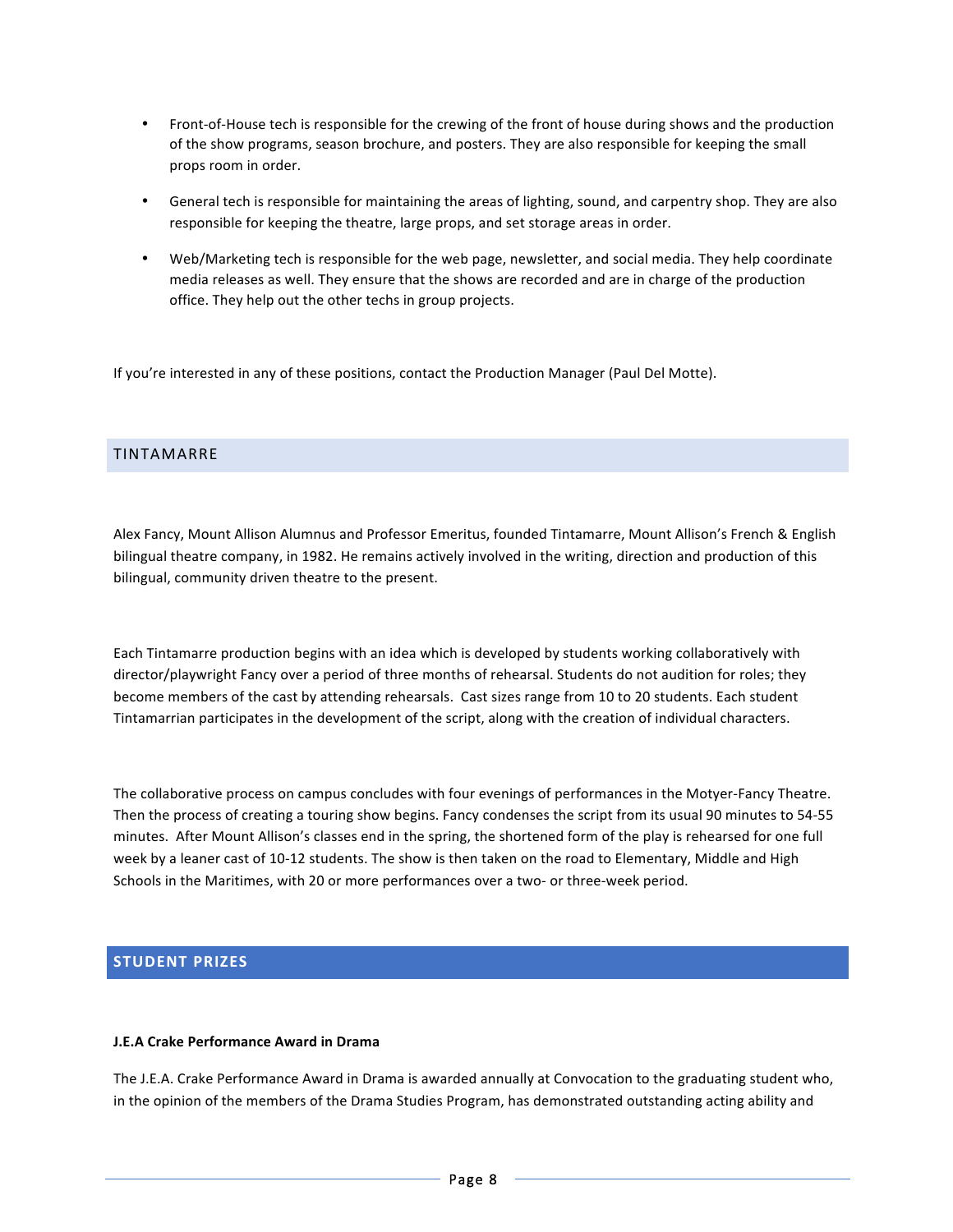who has maintained high academic standing and contributed to the cultural life of the University community. Graduating students apply by letter addressed to the Director of Drama just after Reading Week in the winter.

#### **Nathan Cohen Memorial Scholarship**

The Nathan Cohen Memorial Scholarship was established in 1974 in memory of Nathan Cohen, a distinguished graduate and drama critic who graduated in 1942 and received an honorary degree from Mount Allison in 1967. It is supported by contributions from family, friends, and the Toronto Star. The award is given to an outstanding student who has a keen interest in dramatic literature and has demonstrated interest in, and aptitude for, the practical aspects of play production. Graduating students may self-nominate or nominate others in late winter. In addition, the Drama Group will consider the pool of drama students for the scholarship.

#### **Katherine (Shaw) Bigelow Memorial Prize**

The Katherine (Shaw) Bigelow Memorial Prize was established in 1962 by the family of Katherine (Shaw) Bigelow who graduated in 1942 and was active in the Players' Society during her four years at Mount Allison. The award recognizes a student who has made the most significant contribution to the year's productions as performer, director, technician, stage manager, or playwright. Students in first, second, or third year may self-nominate or nominate others in late winter. In addition, the Drama Group will consider the pool of drama students for the prize.

#### **Beth Robinson Award**

The Beth Robinson Award was created in memory of a dedicated Mount Allison theatre supporter in 2003. The award recognizes ongoing contributions in the area of design and/or production in the Motyer-Fancy Theatre. It is normally awarded during the academic year, to a student who has been active in design and / or production in the Motyer-Fancy Theatre in the past, and who continues to contribute in either or both of these areas. Students in first, second, or third year may self-nominate or nominate others in late winter. In addition, the Drama Group will consider the pool of drama students for the award.

#### **MASU Department/Program Award**

Each year the Mount Allison Student Union solicits nominations from each department and program to recognize a "deserving Drama Major or Minor graduating with a high academic performance (Minimum overall GPA =  $3.0$ ) and/or having contributed to your department in an extraordinary manner." The Drama Group will consider the pool of graduating drama students for the award.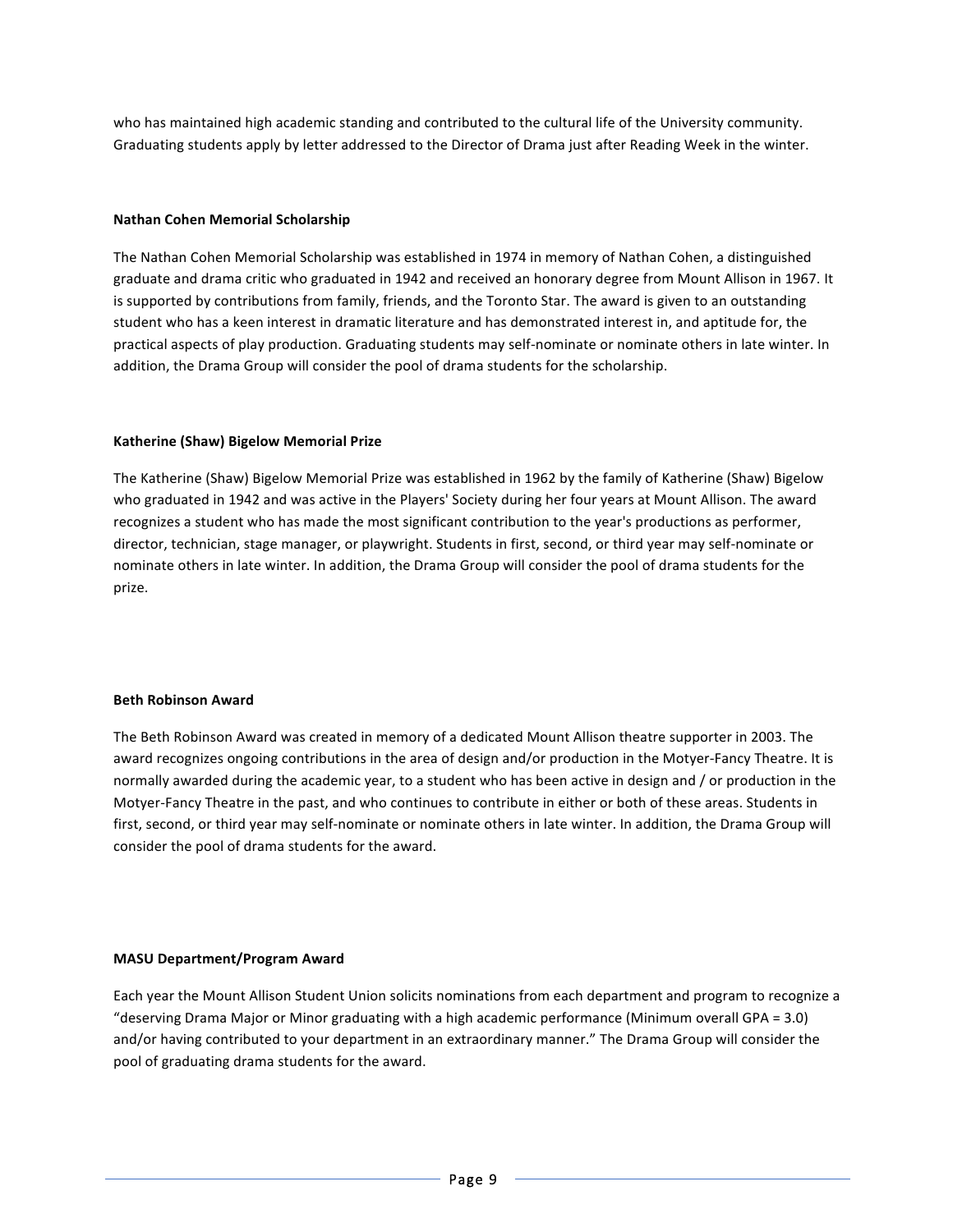Watch your newsletters in late January or early February for calls for nominations!

# **COMMUNICATION AND GOVERNANCE**

### COMMUNICATIONS

With so much going on, it's important to check in with the various program communications tools every day:

**Drama Studies Program website** (http://www.mta.ca/drama/) is your gateway to information on all areas of the program and the Motyer-Fancy Theatre.

**Newsletter**: every Monday or Tuesday throughout the school year the Drama Studies Program produces an email newsletter with information about events, workshops, crew calls, field trips, academic deadlines, auditions, jobs, and so much more. If you have an announcement to include in the Newsletter, send your text to the student Web/Marketing Tech in the theatre production office by first-thing Monday morning every week.

**Theatre Callboard**: located in the hallway just outside the production office behind the theatre, the callboard hosts postings for all theatre events including auditions, cast-lists, crew-calls, as well as addition information on summer jobs, outside workshop, and other opportunities.

Facebook: The Drama Studies Student Society maintains a Facebook page where timely announcements are distributed. It is a closed group, so just contact one of the Student Society exec members and they will make sure you are added.

**Twitter**:@MotyerFancy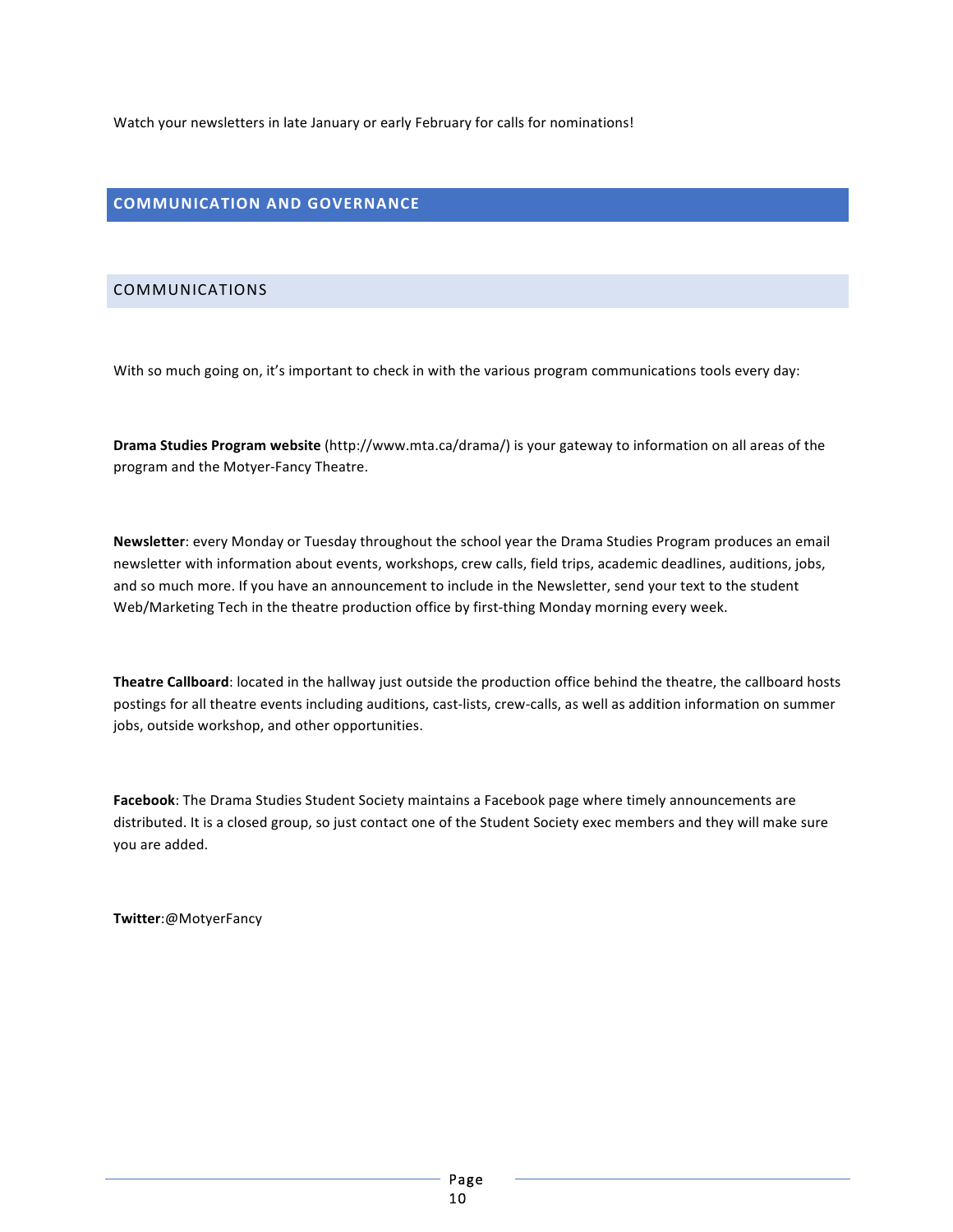### DRAMA GROUP

Throughout the academic year the drama group meets regularly to advise the Director of the Drama Studies Program on matters relating to the functioning of the Drama Studies Program and on matters relating to the functioning of the theatre spaces and season. The members of this group include all faculty and staff who teach DRAM courses, including the current Crake Fellow in Drama and any part-time stipendiary appointments, the Production Manager and Resident Designer, and other faculty at MtA who teach drama-related courses. As well, two student representatives are appointed, one from the Drama Studies Students Society representing students enrolled in a Drama Major or Minor program and one from the Drama Studies theatre community.

Students wishing to provide feedback or raise concerns should contact the president of the Drama Studies Society, who can bring your comments or questions to the next Drama Group meeting.

# DRAMA STUDIES SOCIETY

The student society was created in 2011 with two purposes in mind. The first was to create formal liaison among the Drama Studies program, faculty, staff, and students. The aim of this is to provide students with a voice to give feedback and be part of decision making that concerns them and their education. This is achieved by having a representative from the DSS executive present at every Drama Studies Advisory Group (DSAG) meeting and by holding Annual General Meetings for students to offer feedback about the program. Out of the AGM, the DSS brings certain concerns to the DSAG for discussion and action.

The second objective was to have a representative body on the Mount Allison Campus that would help Drama students stay active and informed of all things theatre happening both on and off-campus. Whether Garnet and Gold, Tintamarre, The Vagina Monologues, Live Bait, the Motyer-Fancy Theatre, or other groups concerning performing arts, the DSS's purpose is to help promote events, auditions, casting calls, play readings, job opportunities, and more.

Aside from these two main goals, the DSS also contributes a sum of money every year to the MASU prize given to a Drama Studies student, organizes meet-and-greets for in-coming students, along with other events on and off campus.